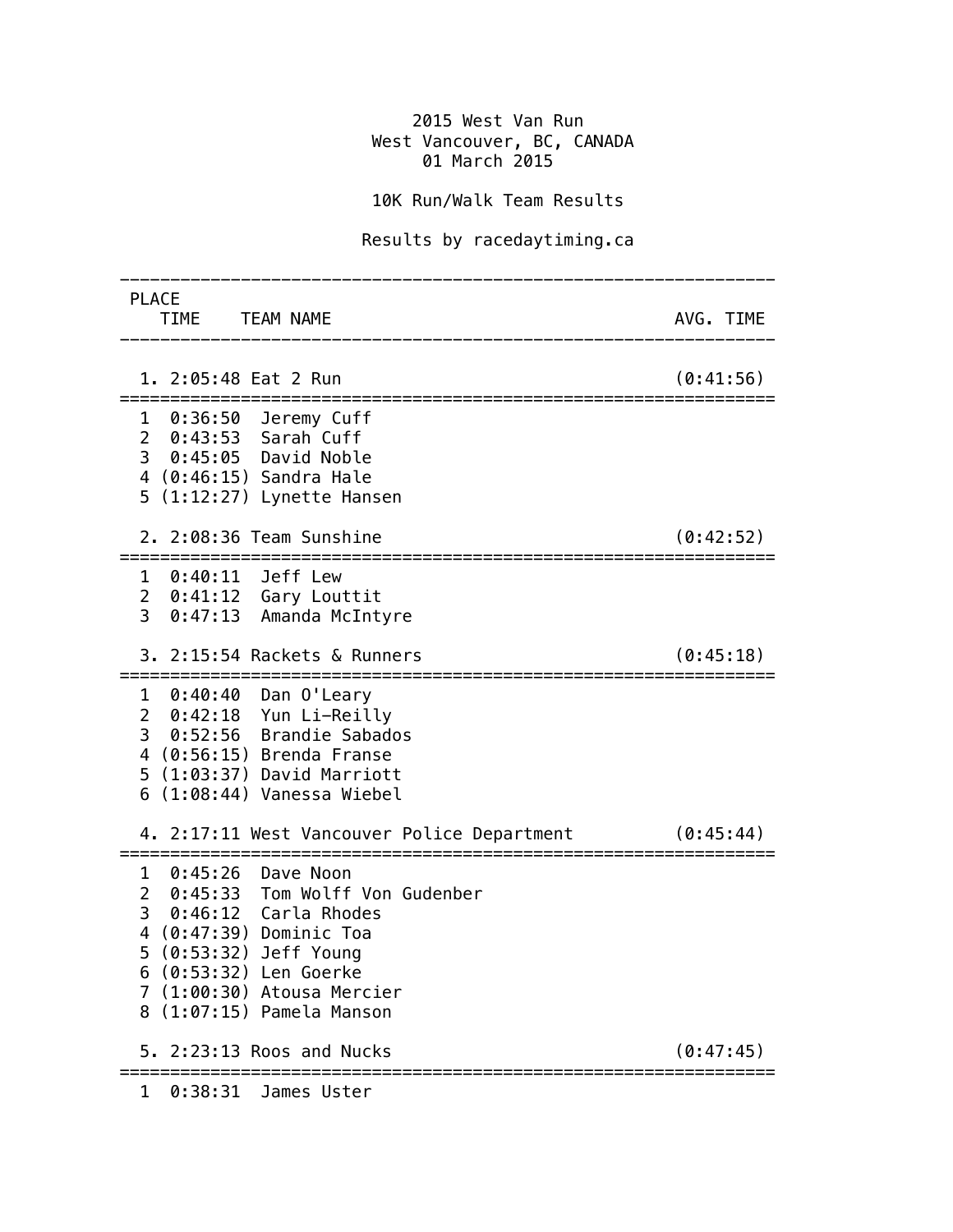| 0:51:00<br>$\overline{2}$<br>Meghan Nichol<br>3 0:53:42 Coral Byram<br>4 (0:56:13) Julian Dobko<br>5 (0:56:13) Jesse Dean Cook                                               |           |
|------------------------------------------------------------------------------------------------------------------------------------------------------------------------------|-----------|
| 6. 2:23:42 West Coast Tri-Freaks                                                                                                                                             | (0:47:53) |
| 1 0:36:40 Yue-Ching Cheng<br>2 0:45:44 Brian Hunter<br>1:01:14 Silvina Lanusse<br>3 <sup>7</sup>                                                                             |           |
| 7. 2:33:21 Team Scotia                                                                                                                                                       | (0:51:07) |
| $1 \quad 0:46:32$<br>Jon Greyell<br>2 0:47:26 Emilee Stremel<br>3 0:59:23 Brie Fraser<br>4 (1:03:30) Eileen Cowan<br>5 (1:03:32) Penny Page<br>6 (1:03:34) Jennifer Helfrich |           |
| 8. 2:45:09 Aquatic Centre Physiotherapy                                                                                                                                      | (0:55:03) |
| 1 0:46:10 Jessica Hall<br>2 0:51:45 Sean Nosek<br>3 1:07:14 Xinwen Zhou<br>4 (1:21:54) Judy Cong                                                                             |           |
| 9. 2:48:09 LULUS                                                                                                                                                             | (0:56:03) |
| 1 0:54:22 Juan Pirela<br>2 0:55:50 Mariana Sola<br>3 0:57:57 Andreina Pirela<br>4 (1:00:48) Estela Santas<br>5 (1:03:26) Nestor Garavelli<br>6 (1:11:43) Laura Geraud        |           |
| 10. 2:50:00 KPAS                                                                                                                                                             | (0:56:40) |
| 0:49:19 Sarah 0'Shea<br>1<br>2 0:56:57 Eimear Corridan<br>$\overline{3}$<br>1:03:44 Orla O'Keeffe                                                                            |           |
| 11, 2:51:37 the 407 crew                                                                                                                                                     | (0:57:13) |
| 0:45:20<br>1<br>Graeme Davis<br>$\overline{2}$<br>0:58:37 Jenny Wooldridge<br>31:07:40<br>Natasha Lamont<br>4 (1:13:47) Amanda Sobey                                         |           |
| 12. 2:57:58 Born to Run                                                                                                                                                      | (0:59:20) |